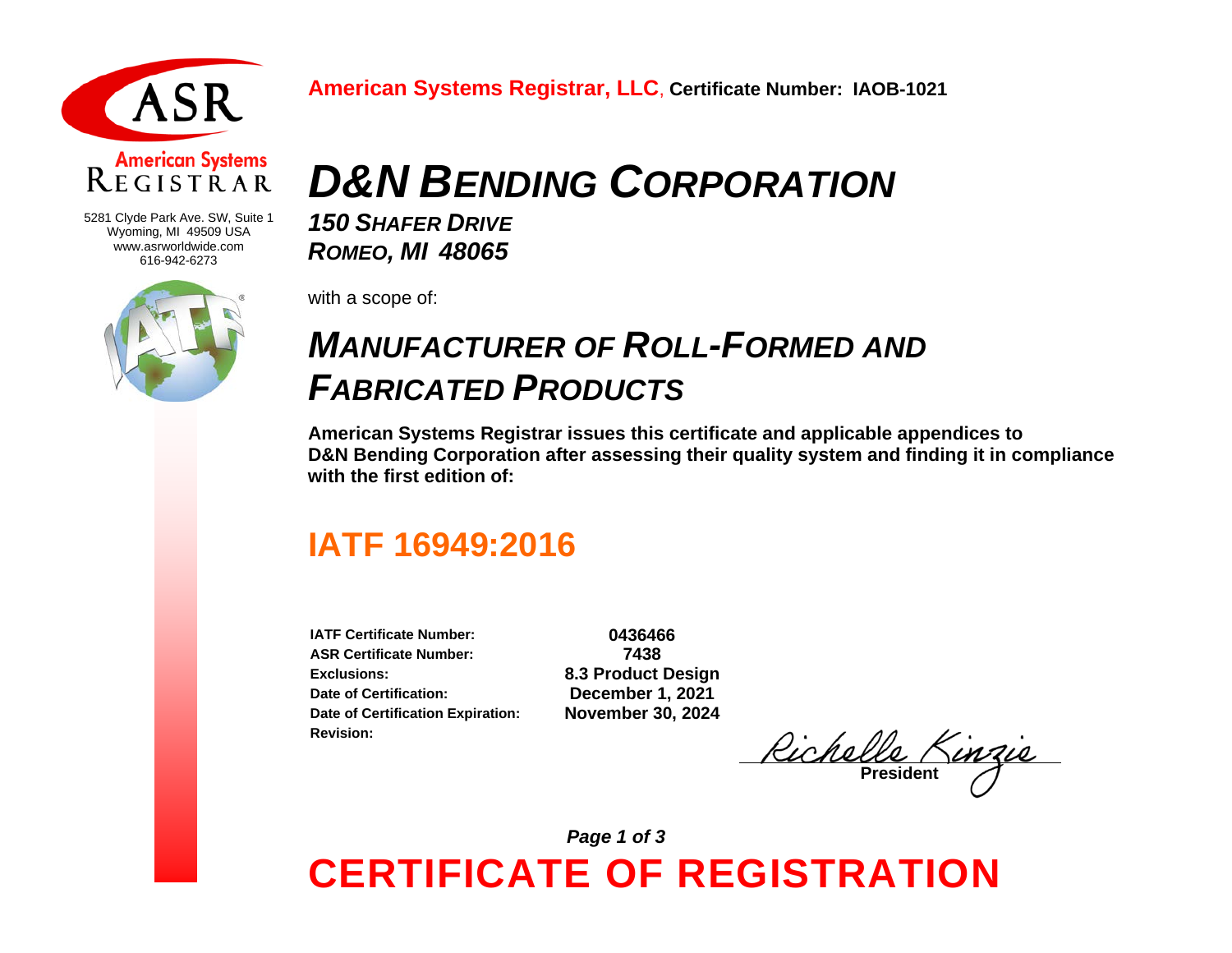

#### **American Systems Registrar, LLC**, **Certificate Number: IAOB-1021**

# American Systems<br>
REGISTRAR

5281 Clyde Park Ave. SW, Suite 1 Wyoming, MI 49509 USA www.asrworldwide.com 616-942-6273



**D&N Bending Corporation Appendix to the Certificate: ASR 7438 IATF Certificate Number: 0436466**

| <b>Extended Manufacturing Sites:</b> |
|--------------------------------------|
| <b>D&amp;N Bending Corporation</b>   |
| 15055 32 Mile Road                   |
| <b>Romeo, MI 48065</b>               |
| <b>D&amp;N Bending Corporation</b>   |
| <b>101 East Pond Drive</b>           |
| <b>Romeo, MI 48065</b>               |
| <b>D&amp;N Bending Corporation</b>   |
| <b>111 East Pond Drive</b>           |
| <b>Romeo, MI 48065</b>               |
| <b>D&amp;N Bending Corporation</b>   |
| <b>121 East Pond Drive</b>           |
| <b>Romeo, MI 48065</b>               |
|                                      |

*Page 2 of 3*

## **CERTIFICATE OF REGISTRATION**